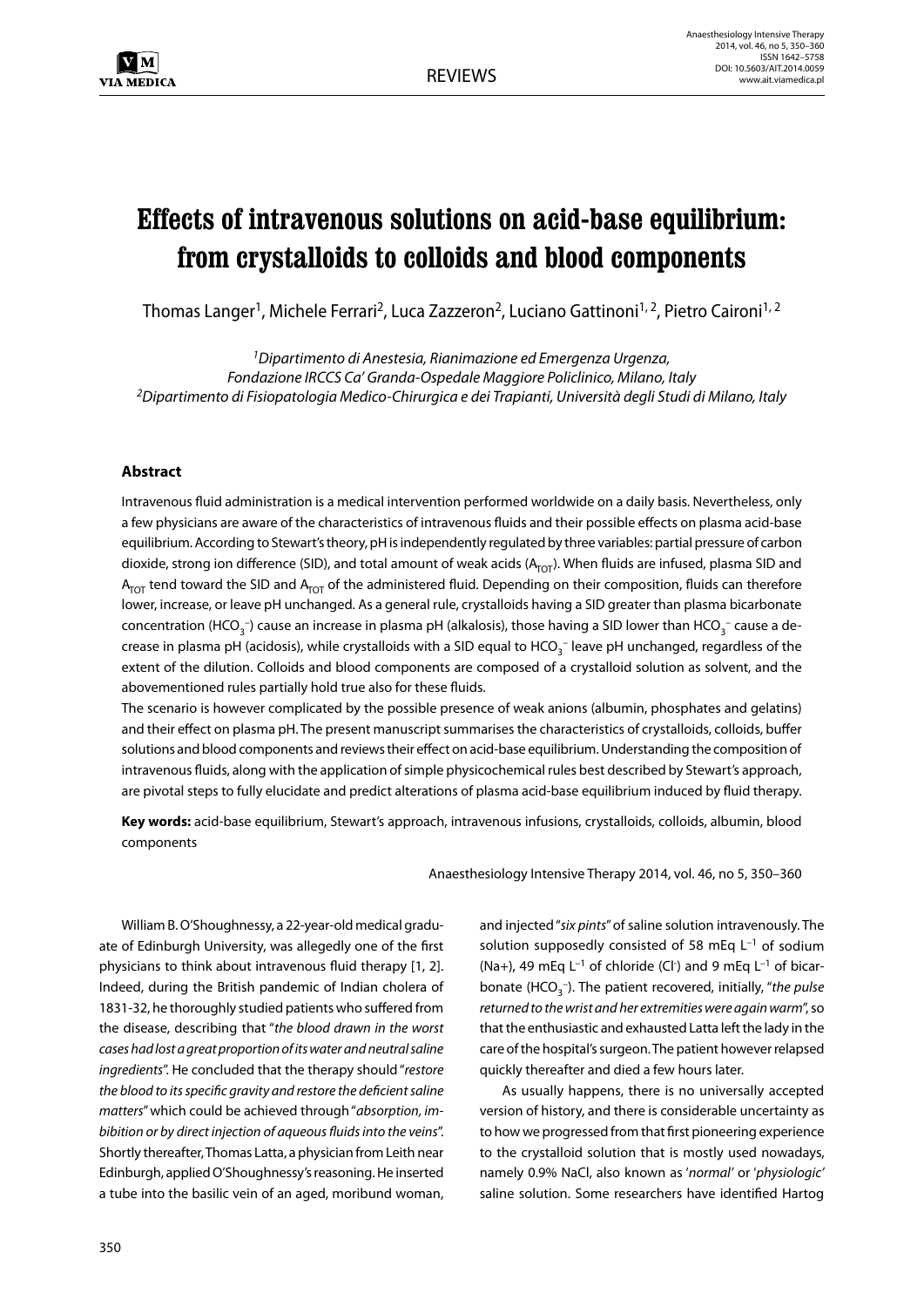Hamburger, a Dutch physiologist of the 19th century, as the forgotten, and probably unaware, father of 0.9% NaCl. It might be of interest to underline that Hamburger had proposed this type of solution for his *in vitro* studies, in order to avoid red blood cell lysis [3] and certainly not as an *in vivo*  formulation. Be that as it may, since that time many things have changed in medicine, and nowadays several types of fluids are available for intravenous therapy. Despite the clear role of intravenous fluids for the treatment of hypovolemia, their potential to cause even marked acid-base derangements has long been recognised [4].

In the following manuscript, we will review the use of different types of intravenous fluids, focusing our attention on their effect on plasma acid-base and electrolyte equilibrium. We will separately analyse the effects of (i) crystalloid solutions, (ii) solutions containing natural and synthetic colloids, (iii) so called 'buffer solutions' or 'alkalinising agents' and (iv) blood components, basing our reasoning on Stewart's approach to acid-base and electrolyte equilibrium [5, 6] which is briefly summarised below.

## **STEWART'S APPROACH: PRINCIPLES OF ACID-BASE EQUILIBRIUM**

The analysis of acid-base chemistry presented by Peter Stewart focuses its attention on aqueous solutions, and explicitly starts from the following simple question [6]: what is that determines hydrogen ion concentration (and thus pH) in an aqueous solution? Addressing this question with a thorough mathematical and physicochemical analysis, Stewart first described the factors of interest in this process: (i) the solvent, which is water; (ii) strong ions, substances being always entirely dissociated in aqueous solutions (such as Na<sup>+</sup>, K<sup>+</sup>, Cl<sup>-</sup>); and (iii) weak ions, substances being only partially dissociated in aqueous solutions, according to their dissociation constant (such as plasma albumin).

Subsequently, Stewart set up and solved a system of equations, which describe the interplay between these factors in dictating the *dependent* variable pH and identified three variables that *independently* regulate pH:

- 1.  $PCO<sub>2</sub>$ : the partial pressure of carbon dioxide;
- 2.  $A_{\text{TOT}}$ : the concentration of non-volatile weak acids (mainly albumin and phosphate in the extracellular space);
- 3. SID: the strong ion difference, defined as the difference between the sum of concentrations of all strong cations (mainly Na<sup>+</sup>, K<sup>+,</sup> Mg<sup>2+,</sup> Ca<sup>2+</sup>) and the sum of concentrations of all strong anions (mainly Cl– and lactate).

Variations in these three independent variables have a direct effect on pH. PCO<sub>2</sub> which is strictly related to alveolar ventilation, leads to acidosis (and therefore a decrease in pH) when its value increases, whereas it leads to alkalosis (and therefore an increase in pH) when its value decreases. A<sub>TOT</sub> (and its dissociated form, A<sup>-</sup>), shifts pH to-



**Figure 1.** Normal gamblegram of plasma**.** Schematic representation of the gamblegram of normal plasma. The total concentration of cations and anions must always be equal in order to preserve electrical neutrality. All concentrations are expressed in mEq L–1. Strong cations: Na+ (140), K<sup>+</sup> (4), Mg<sup>++</sup>(1), Ca<sup>++</sup> (2.5); strong anions: Cl<sup>-</sup> (105), Lac (1); weak anions:  $HCO<sub>3</sub><sup>-</sup>$  (24), A (17.5). The concentrations of H<sup>+</sup> and OH<sup>-</sup> are quantitatively irrelevant and are therefore not shown

ward acidosis when its value increases, whereas it shifts pH toward alkalosis when its value decreases. SID leads to acidosis when its value decreases, whereas it leads to alkalosis if its value increases. The SID, in fact, dictates the gap of charges within the anionic portion of the Gamblegram (see Fig. 1) that needs to be filled in by weak anions  $(A<sup>-</sup>, HCO<sub>3</sub><sup>-</sup>$  and minimal concentrations of OH  $)$  in order to preserve electrical neutrality.

## **CRYSTALLOIDS**

Crystalloids are aqueous solutions containing mineral salts and/or salts of organic acids. By definition, crystalloids do not contain albumin and/or phosphates and the infusion of any type of crystalloid therefore causes a reduction in  $A_{\text{tot}}$ . The entity of the reduction of  $A<sub>TOT</sub>$  depends on the extent of the dilution, and therefore on the amount of infused crystalloid. As discussed above, the reduction of plasma *weak acids*, A<sub>TOT</sub>, has *per se* an alkalinising effect.

At the same time, every crystalloid solution is characterised by a Strong Ion Difference, SID*inf*, that ranges, for commercially available solutions, between 0 and 55 mEq  $L^{-1}$ (Table 1). Of note, there might be a significant difference between the *in vitro* SID and the *in vivo* SID, i.e. the resulting SID after the metabolism of organic anions (see Table 2 and text below in the paragraph '*organic anions'*). The infusion of crystalloid solutions will dilute the extracellular volume (plasma and interstitium), and the extracellular SID will tend toward the SID*inf*, the SID of the administered crystalloid. For example, infusing NaCl 0.9%, *normal saline*, which has a SID*inf* of 0 mEq L-1 will *always* reduce plasma SID as a SID of 0 mEq L-1 will *always* be lower than plasma SID of a biological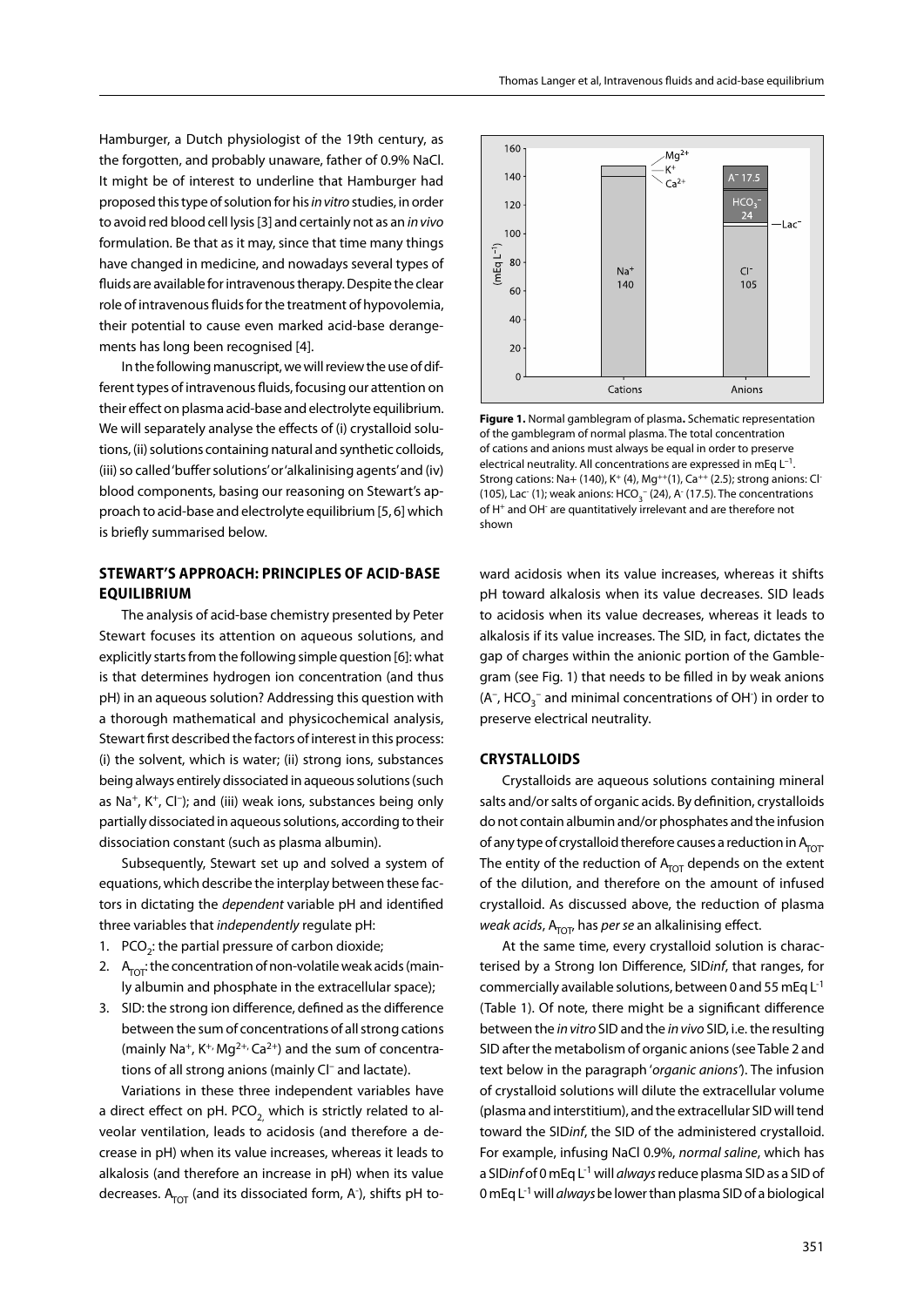|                                  | NaCl 0.9%    | Lactated Ringer's | Acetated Ringer's | Hartmann's<br>solution | Rehydrating III | Rehydrating I | PlasmaLyte  | Sterofundin ISO | Dextrose 5% | Dextrose 5% in<br>NaCl 0.45% |
|----------------------------------|--------------|-------------------|-------------------|------------------------|-----------------|---------------|-------------|-----------------|-------------|------------------------------|
| $Na^+$ (mEq $L^{-1}$ )           | 154          | 130               | 132               | 131                    | 140             | 126           | 140         | 145             | 0           | 77                           |
| $K^{+}$ (mEq $L^{-1}$ )          | 154          | 4                 | 4                 | 5                      | 10              | 36            | 5           | 4               | 0           | 0                            |
| $Ca^{2+}$ (mEq $L^{-1}$ )        | 0            | 3                 | 3                 | 4                      | 5               | 0             | 0           | 5               | 0           | 0                            |
| $Mg^{2+}$ (mEq L <sup>-1</sup> ) | 0            | $\pmb{0}$         | 0                 | 0                      | 3               | 0             | 3           | 2               | 0           | 0                            |
| $Cl-$ (mEq $L-1$ )               | 0            | 109               | 110               | 111                    | 103             | 104           | 98          | 127             | 0           | 77                           |
| Lactate (mEq $L^{-1}$ )          | $\mathbf 0$  | 28                | $\mathbf 0$       | 29                     | 0               | 52            | $\mathbf 0$ | $\mathbf 0$     | 0           | 0                            |
| Acetate (mEq $L^{-1}$ )          | 0            | $\mathbf 0$       | 29                | 0                      | 47              | 0             | 27          | 24              | 0           | 0                            |
| Citrate (mEq $L^{-1}$ )          | 0            | $\pmb{0}$         | 0                 | 0                      | 8               | 0             | $\mathbf 0$ | 0               | 0           | 0                            |
| Malate (mEq $L^{-1}$ )           | 0            | 0                 | 0                 | 0                      | 0               | 0             | 0           | 5               | 0           | 0                            |
| Gluconate (mEq $L^{-1}$ )        | 0            | $\pmb{0}$         | 0                 | 0                      | 0               | 0             | 23          | 0               | 0           | 0                            |
| Dextrose (mmol $L^{-1}$ )        | 0            | 0                 | 0                 | 0                      | 0               | 0             | 0           | 0               | 260         | 260                          |
| In-vivo SID (mEq $L^{-1}$ )      | 0            | 28                | 29                | 29                     | 55              | 52            | 50          | 29              | 0           | 0                            |
| Caloric content (kcal L-1)       | $\mathbf{0}$ | 9                 | 6                 | 9                      | 11              | 17            | 21          | 6               | 170         | 170                          |
| $CO2$ from 1 L solution (L)      | 0.0          | 1.9               | 1.3               | 2.0                    | 2.5             | 3.5           | 4.3         | 1.5             | 35.0        | 35.0                         |

All solutions have an *in vitro* SID of 0 mEq L–1. However, the solutions containing organic anions have an *in vivo* SID that equals the sum of the organic anions (ranging between 27 and 55 mEq L<sup>-1</sup>), once the organic anions are metabolised (see text for details). Metabolism implies oxygen consumption and CO<sub>2</sub> production: 'CO<sub>2</sub> produced from 1 L solution' represents the theoretical CO<sub>2</sub> production deriving from complete oxidation of organic anions and from glucose (see also Table 3).

living system. On the other hand, administering a crystalloid with a high SID*inf*, e.g. 50 mEq L-1 to a patient with a plasma SID of 40 mEq  $L^{-1}$ , will result in an increase in plasma SID. As discussed above, a reduction in SID has an acidifying effect, while an increase in SID has an alkalinising effect.

 The infusion of a crystalloid solution therefore potentially alters two of the three independent variables that regulate acid-base equilibrium:  $A<sub>TOT</sub>$  and SID. In theory, also the partial pressure of carbon dioxide (PCO<sub>2</sub>) could change during the infusion of crystalloids; however, for the sake of clarity, we will refer to isocapnic dilutions, i.e. infusion of fluids performed at constant PCO<sub>2</sub> [7].

Based on these assumptions, it is clear that, in contrast to the classical theory of bicarbonate dilution with resulting *dilutional acidosis* [8,9], the acid-base derangement following crystalloid infusions will depend upon the physicochemical characteristics of the administered fluid [10]. The crystalloid solution that does not, regardless of the degree of plasma dilution, alter plasma pH, should therefore balance the alkalinising effect of  $A<sub>TOT</sub>$  dilution with a corresponding reduction in SID, which is usually achieved through an increase in chloride concentration. In normal conditions of acid-base equilibrium, i.e. pH 7.40, PCO<sub>2</sub> = 40 mm Hg,  $HCO_3^-$  = 24 mEq L<sup>-1</sup>, such crystalloid has been found to be a solution having a SID*inf =* 24 mEq L-1 [11−13]. Thinking

about an infinite dilution of plasma helps to understand this concept. An infinite dilution will bring  $A_{\text{TOT}}$  to zero, and plasma SID will eventually equal SID*inf*. Electrical neutrality will be assured by HCO<sub>3</sub><sup>-</sup> ions that will therefore equal SID*inf*, i.e. they will be 24 mEq L<sup>-1</sup>. If PCO<sub>2</sub> and HCO<sub>3</sub><sup>-</sup> will remain unchanged as before the dilution, the resulting pH, in accordance with Henderson and Hasselbalch's equation, will not change.

In medicine, several conditions are however characterised by gross abnormalities in acid-base equilibrium, one of the most meaningful examples being chronic respiratory failure. This condition is characterised by constantly elevated PCO<sub>2</sub> values, frequently between 60-80 mm Hg, low plasma chloride concentrations with associated increased SID (frequently as high as 50−60 mEq L-1), high bicarbonate concentrations (30−40 mEq L-1), and close to normal pH values. In such a condition, the infusion of a crystalloid having a SID*inf* of 24 mEq L-1, which normally affects pH only slightly, would have a strongly acidifying effect. As an example, if we consider a patient having PCO<sub>2</sub> = 80 mm Hg,  $HCO_3^-$  = 44 mEq L<sup>-1</sup> and pH = 7.36, and hypothesise an infinite dilution with SIDinf = 24 mEq  $L^{-1}$ , eventually we will have the same  $PCO_{2'}$  HCO<sub>3</sub><sup>-</sup> = 24 mEq L<sup>-1</sup> (equal to SID*inf*), and a pH of roughly 7.10. If, on the other hand, SID*inf* will be 44 mEq L<sup>-1</sup>, i.e. equal to the *baseline* concentration of HCO<sub>3</sub><sup>-</sup>, then there would be no change in pH, regardless of the ex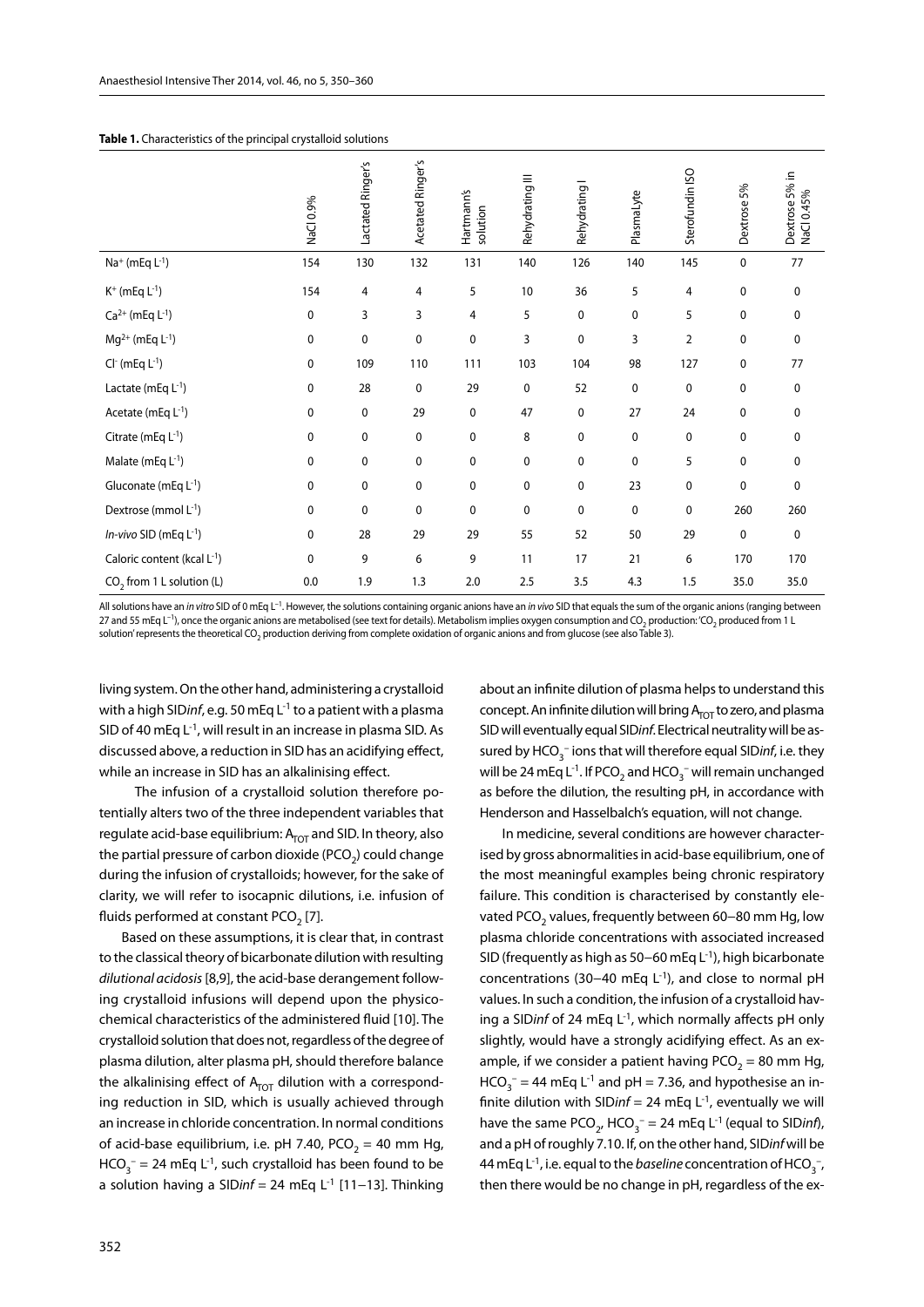tent of the dilution. This hypothesis has been demonstrated both in a mathematical model and *in vitro* and *in vivo* studies [14, 15]. So, the general rule regulating pH variations during isocapnic crystalloid infusions seems to be the following:

- 1. If SID*inf* > *baseline*  $HCO_3^-$ , then pH tends toward an alkalosis.
- 2. If SID*inf < baseline* HCO<sub>3</sub><sup>-</sup>, then pH tends toward an acidosis.
- 3. If SIDinf = *baseline* HCO<sub>3</sub><sup>-</sup>, then pH will not change, regardless of the extent of the dilution.

It might however be important to mention a few additional factors. Firstly, different electrolytes have different distribution compartments. Sodium, for example, remains almost entirely in the extracellular volume, and so does chloride. Potassium, on the contrary, mainly enters the cells, being the intracellular potassium concentration very high, around 140 mEq  $L^{-1}$  and the strictly regulated extracellular potassium concentration only about 4–5 mEq L<sup>-1</sup>. It is therefore conceivable that the acid-base effect of solutions containing potassium is slightly lower than that of a crystalloid solution having the identical SID*inf* resulting only from sodium and chloride. Secondly, osmolarity is an additional factor that might contribute to the effects of crystalloid infusions on plasma acid-base equilibrium by shifts of water from the intracellular to the extracellular volume, or *vice versa* (see below). Furthermore, as the *in vivo* effect requires organic anions to be metabolised, a high rate of crystalloid infusion could, in theory, cause an organic ion load that exceeds its metabolism, resulting in its accumulation. In the presence of normal liver and renal function, this is however a purely theoretical condition. Finally, *in vivo*, the healthy kidney reacts rapidly to the induced acid-base derangements limiting their extent through the modulation of volume and electrolyte excretion [16, 17]. Of course, this implies that these effects can be amplified in the case of kidney injury/failure.

Based on the abovementioned reasoning, the term 'balanced solutions' was introduced in order to define solutions that have electrolyte concentrations close to those of plasma [18]. Lactated Ringer's, PlasmaLyte, Sterofundin, Acetated Ringer's and Hartmann's solution (Table 1) can be included in this category. Regarding the effect on plasma acid-base equilibrium in a normal subject (HCO<sub>3</sub><sup>-</sup> = 24 mEq L<sup>-1</sup>), Lactated Ringer's and Sterofundin perform better, as their *in vivo*  SID is closer to the baseline concentration of  $\mathsf{HCO}_3^-$  compared to PlasmaLyte. On the other hand, PlasmaLyte and Lactated Ringer's are 'more balanced' regarding their chloride concentration (98 and 109 mEq  $L^1$ , respectively) and they therefore probably induce less hyperchloremia compared to Sterofundin (127 mEq  $L^{-1}$  of chloride). Of note, a chloride-restrictive fluid administration has been found to be associated with a lower incidence of acute kidney injury and use of renal replacement therapy, compared to a chloride-liberal one [19].

## *Organic anions*

Table 1 shows that some crystalloids include organic anions in their composition. There are many reasons for substituting chloride with organic anions in crystalloid solutions. On the one hand, organic anions are more stable than bicarbonate ions and the tendency to atmospheric equilibration, with consequent increase in pH, is therefore reduced [20]). On the other hand, by providing organic strong negative charges, the presence of organic anions allows the lowering of the chloride concentration of the solution while maintaining sodium concentration, osmolarity and electrical neutrality.

All the employed organic anions have pKa values that are below normal plasma pH (Table 2), meaning that in solution they are almost completely dissociated, and can therefore be considered as strong anions (see above). It must however be noted that the *in vitro* SID of these solutions is always equal to 0 mEq L-1and therefore does not differ from 0.9% NaCl [7]. On the contrary, once these fluids are infused intravenously, the organic anions are promptly transferred into the cells where they are metabolised. This metabolic effect has two results: (i) the *in vivo* SID increases and equals, in case of complete metabolism, the concentration of the organic anion in the solution; and (ii) oxygen is consumed and  $CO<sub>2</sub>$  produced, i.e. the calories deriving from the organic anions are 'burned'. Table 2 summarises the caloric content of frequently used crystalloid solutions and the  $CO<sub>2</sub>$  that would be produced by complete oxidation of the organic anions contained in 1 L of solution. Part of the produced CO<sub>2</sub> will be hydrated to HCO<sub>3</sub><sup>-</sup> and 'fill in the gap' to ensure electroneutrality, and part of it will be exhaled through the lungs (Fig. 2).

The most commonly used solution containing an organic anion is Lactated Ringer's which contains 28 mmol L–1 of L-Lactate. In the absence of severe liver dysfunction, L-lactate can be metabolised at high rates (up to 100 mmol  $h^{-1}$ ) by oxidation and/or gluconeogenesis [21, 22]. Thus it has been estimated that up to 3−4 L of Lactated Ringer's can be administered per hour in an average-weight adult patient without expecting significant lactate accumulation. The metabolic pathway undertaken by lactate depends on the metabolic status and insulin concentration of the patient. On average, 50-70% of lactate is oxidised to CO<sub>2</sub> while the rest undergoes gluconeogenesis [21, 22]. A major advantage of lactate compared to other employed organic anions is the possibility of performing bedside point-of-care measurements of its concentration.

Citrate is contained in some crystalloid solutions. The complete oxidation of one mole of citrate yields six moles of  $CO<sub>2</sub>$ . It is however worth underlining that citric acid is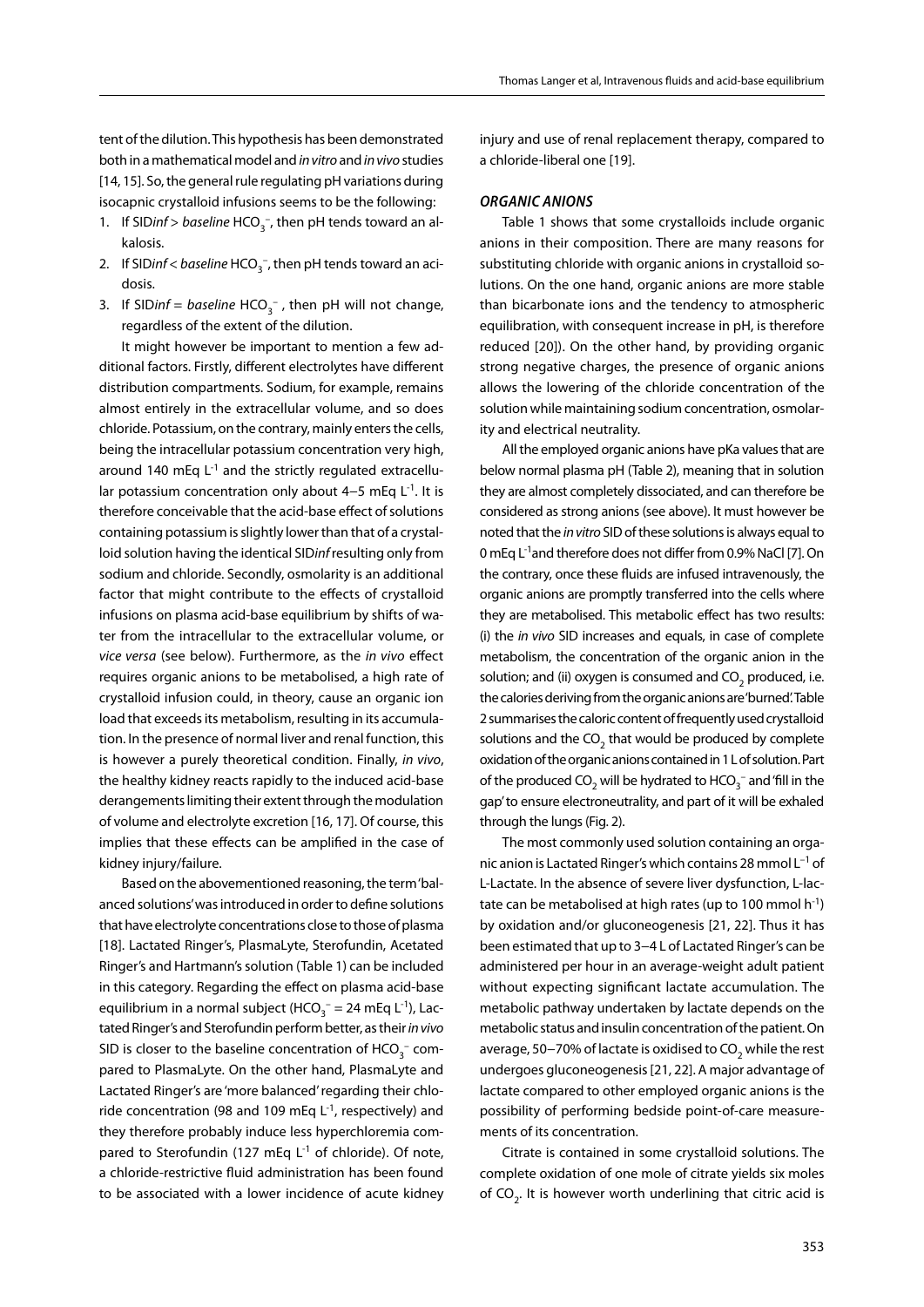

Figure 2. Schematic representation of the effect of lactate metabolism on CO<sub>2</sub> production; A — gamblegram of a solution consisting of 140 mEq L–1 of sodium, 100 mEq L–1 of chloride and 40 mEq L–1 of lactate. Lactate metabolism has not yet taken place; **B** — gamblegram of the same solution after lactate metabolism. Lactate is completely replaced by HCO<sub>3</sub>-. In a case of complete oxidation, 3 millimoles of CO<sub>2</sub> are produced from every metabolised millimole of lactate. This means that two thirds of the produced CO<sub>2</sub> (~1,800 mL) needs to be exhaled through the lungs and one third (~900 mL) remains in the system in its hydrated form, HCO $_3^-$ 

| Table 2. Characteristics of the organic anions employed in crystalloid solutions |  |  |  |
|----------------------------------------------------------------------------------|--|--|--|
|----------------------------------------------------------------------------------|--|--|--|

|           | Molecular formula | Molar mass (g mol <sup>-1</sup> ) | pKa                      | Kcal mmol $-1$ | $CO2$ (mmol)/mmol | $CO2$ (mL)/mmol |
|-----------|-------------------|-----------------------------------|--------------------------|----------------|-------------------|-----------------|
| Glucose   | $C_6H_{12}O_6$    | 180                               | $\overline{\phantom{m}}$ | 0.72           | 6                 | 134             |
| Lactate   | $C_3H_5O_3$       | 89                                | 3.86                     | 0.32           | 3                 | 67              |
| Acetate   | $C_2H_3O_2^-$     | 60                                | 4.76                     | 0.20           |                   | 45              |
| Citrate   | $C_6H_5O_7^{3-}$  | 189                               | $3.14 - 4.77 - 6.39$     | 0.47           | 6                 | 134             |
| Malate    | $C_4H_4O_5^{2}$   | 134                               | $3.4 - 5.11$             | 0.34           | 4                 | 90              |
| Gluconate | $C_6H_{11}O_7$    | 196                               | 3.86                     | 0.68           | 6                 | 134             |

Definition of abbreviations: pKa = negative logarithm of the dissociation constant; Kcal/mmol = caloric content per mmol of organic anion; CO<sub>2</sub> (mmol)/mmol = theoretical millimoles of CO<sub>2</sub> produced from complete oxidative metabolism of 1 mmol of organic anions; CO<sub>2</sub> (mL)/mmol = theoretical millilitres of CO<sub>2</sub> produced from complete oxidative metabolism of 1 mmol of organic anions. Of note, *in vivo* CO2 production is lower than reported, as part of the organic anions take different metabolic pathways, e.g. gluconeogenesis, that produce less CO<sub>2</sub>. Malate and citrate are diprotic and triprotic acids, respectively. For this reason, two and three values of pKa are shown

a triprotic acid (three different values of pKa in Table 2), i.e. in our case each molecule of citrate binds to three sodium cations (Na<sub>3</sub>C<sub> $\epsilon$ </sub>H<sub> $\epsilon$ </sub>O<sub>7</sub>). In this respect, the moles of CO<sub>2</sub> produced for every mole of sodium in the solution are two. Citrate has a strong chelating effect on calcium. While this feature has probably limited its use in crystalloid solutions, the ensuing anticoagulant effect is exploited for regional anticoagulation during continuous renal replacement therapy and in the preparation of blood products (see 'Blood components' below).

Acetate is another commonly employed organic anion and it has some advantages over lactate. Firstly, its metabolism has been estimated to be three times faster than that of lactate [23], with virtually no accumulation risk due to its extensive extrahepatic metabolism. Moreover, the complete oxidation of one mole of acetate produces only two moles of  $CO<sub>2</sub>$ . Characteristics of gluconate and malate are reported in Table 2.

In summary, the lowest production of  $CO<sub>2</sub>$  would be achieved by using either acetate or citrate as chloride-substituting organic anions. However, because of citrate's calcium chelating effect, only acetate containing solutions can be designed and safely administered. In conclusion, the characteristics of acetate (quick metabolism, low CO<sub>2</sub> production) and lactate (quick metabolism, possibility of performing bedside point-of-care measurements) justify their widespread use as substituting organic anions in crystalloid solutions.

#### *Osmolarity*

Normal plasma osmolarity ranges between 285 and 295 mOsm  $L^{-1}$  and is schematically due to sodium salts in the extracellular volume (~40% of total body water) and to potassium salts in the intracellular volume (~60% of total body water). When a crystalloid solution is administered intravenously, the infused fluid will distribute evenly in the different compartments of the extracellular volume, ~20% in plasma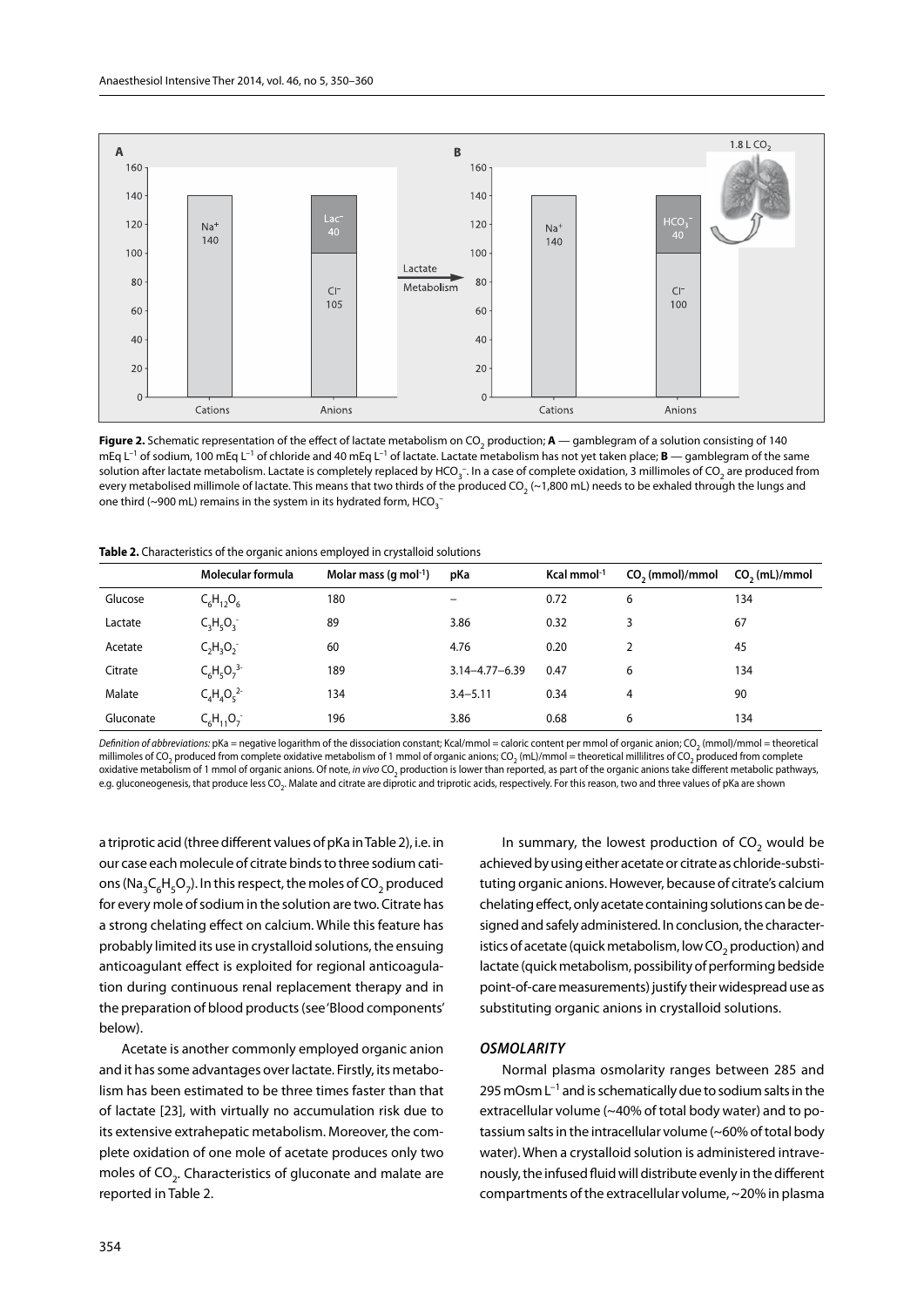and ~80% in the interstitium. In the case of an isoosmotic crystalloid solution, this will not alter plasma osmolarity, but simply expand the extracellular space. However, if the osmolarity of the infused crystalloid is significantly higher than plasma osmolarity, there will be a shift of free water from the intracellular volume to the extracellular volume in order to reach an osmolar equilibrium. This, in turn, will result in an additional dilution of the extracellular volume by means of free water (which has a SID o 0 mEq  $L^{-1}$ ), and therefore an additional acidifying effect compared to a solution with the same SID having an osmolarity similar to plasma [24]. On the contrary, the infusion of a hypoosmotic solution will reduce plasma osmolarity, requiring a shift of free water from the extracellular to the intracellular volume. Of note, the subtraction of free water from a solution results in the increase in plasma SID that is not compensated for by the associated increase in  $A<sub>TOT</sub>$  caused by dehydration. The net effect is therefore an alkalinisation of plasma as demonstrated in *in vitro* evaporation experiments [25, 26]. Table 3 summarises the osmolarity of commercially available solutions and the effect on plasma expansion of 1 L of each solution.

#### **ABSORPTION OF FREE WATER**

The intravenous infusion of free water, characterised by a SID of 0 mEq  $L^{-1}$  and an osmolarity of 0 mOsm  $L^{-1}$ , should be avoided as it could cause haemolysis. However, there are particular clinical conditions in which this event may partially occur. For instance, a significant absorption (up to 5,000 mL) of 'irrigation fluid', often consisting of distilled water [27], may occur during transurethral resection of the prostate (TURP). The ensuing 'TURP syndrome' is characterised by dilution of plasma with distilled water resulting in a reduction in all electrolyte concentrations with ensuing reduction in SID and  $A_{\text{TOT}}$ . The net effect is a metabolic acidosis [28]. Of note, this acidosis will be a 'hypochloremic acidosis'. Furthermore, as discussed above, the infusion would have a less acidifying effect compared to an isovolumetric dilution with NaCl 0.9%, as part of the water would enter the intracellular volume, therefore not contributing to the dilution of plasma and interstitial volume.

#### **COLLOIDS**

Colloids are aqueous solutions containing oncotic macromolecules. The carriers/solvents of these macromolecules are in fact crystalloid solutions, i.e. they contain mineral salts with/without organic anions, and are therefore characterised by a SID*inf* (Table 4). Colloids can be divided into two categories: synthetic (starches, gelatins and dextrans); and natural, or derived from plasma (albumin). Furthermore, from an acid-base perspective colloidal molecules can be distinguished as being electrically charged, ionic colloids,

|  |  |  |  | Table 3. Osmolarity and plasma expansion of crystalloids |
|--|--|--|--|----------------------------------------------------------|
|--|--|--|--|----------------------------------------------------------|

| Intravenous solutions    | Osmolarity<br>$(mOsm L^{-1})$ | Plasma expansion<br>mL (%) |
|--------------------------|-------------------------------|----------------------------|
| Distilled water          | 0                             | 40 (2.4)                   |
| NaCl 0.45%               | 154                           | 144 (4.3)                  |
| Dextrose 5%              | 260                           | 188 (5.6)                  |
| Lactated Ringer's        | 274                           | 194 (5.8)                  |
| <b>Acetated Ringer's</b> | 278                           | 195 (5.8)                  |
| Hartmann's solution      | 279                           | 196 (5.8)                  |
| PlasmaLyte               | 294                           | 201(6.0)                   |
| Rehydrating III          | 307                           | 207(6.2)                   |
| NaCl 0.9%                | 308                           | 207(6.2)                   |
| Sterofundin              | 309                           | 208(6.2)                   |
| Rehydrating I            | 312                           | 209(6.2)                   |
| Dextrose 5% in NaCl 0.45 | 414                           | 250 (7.4)                  |
| Mannitol 10%             | 549                           | 303 (9.0)                  |
| NaCl 3%                  | 1,026                         | 481 (14.3)                 |
| Mannitol 20%             | 1,100                         | 507 (15.1)                 |
| NaCl 5%                  | 1,712                         | 716 (21.3)                 |
| NaHCO <sub>3</sub> 8.4%  | 2,000                         | 808 (24.0)                 |
| NaCl 7.5%                | 2,565                         | 978 (29.1)                 |

Fluids are listed by increasing osmolarity (as reported by the manufacturer). Theoretical increase in plasma volume resulting from the infusion of 1 L of solution (absolute, in mL, and as percentage of plasma volume) of a patient weighing 70 kg, having a plasma osmolarity of 290 mOsm L is reported. The mathematical model assumes a ratio between plasma and interstitial volume of 0.25 and does not consider losses of volume and electrolytes through kidney excretion. The infusion of 1 L of iso-osmotic solution (290 mOsm in this example) causes a plasma expansion of 200 mL. Hyperosmotic solutions (> 290 mOsm L–1) cause a greater increase in plasma volume that is caused by the shift of free water (SID = 0 mEq  $L^{-1}$ ) from the intracellular to the extracellular space. On the other hand, hypoosmotic solutions (< 290 mOsm L–1) show a reduced plasma expansion as some free water moves from the extracellular to the intracellular space

therefore belonging to the category of weak acids,  $A<sub>TOT</sub>$ (albumin and gelatins), or not being electrically charged, nonionic colloids (starches and dextrans).

Nonionic colloids follow the mechanisms described above for crystalloid solutions. As can be seen in Table 4, many starches and dextrans are based on 0.9% NaCl, and therefore have a SID of 0 mEq  $L^{-1}$ . Their effect on acid-base equilibrium is therefore similar to that of *normal saline*  [29, 30]. Hextend® (BioTime, Inc., Berkeley, CA, USA) and Tetraspan® (Bbraun Melsungen, Germany), among others, are so-called 'balanced starches', as part of the chloride has been substituted with organic anions. As a result, these colloids have an *in vivo* SID*inf*, after the metabolism of organic anions, of around 28 mEq  $L^{-1}$ , and should follow the rules set out above (see 'Crystalloid solutions'). Among the typical characteristics of starches, i.e. concentration, molecular weight and molar substitution [31], only the first should have a possible effect on acid-base equilibrium as it determines differences in the osmolarity of the solution (*see above*).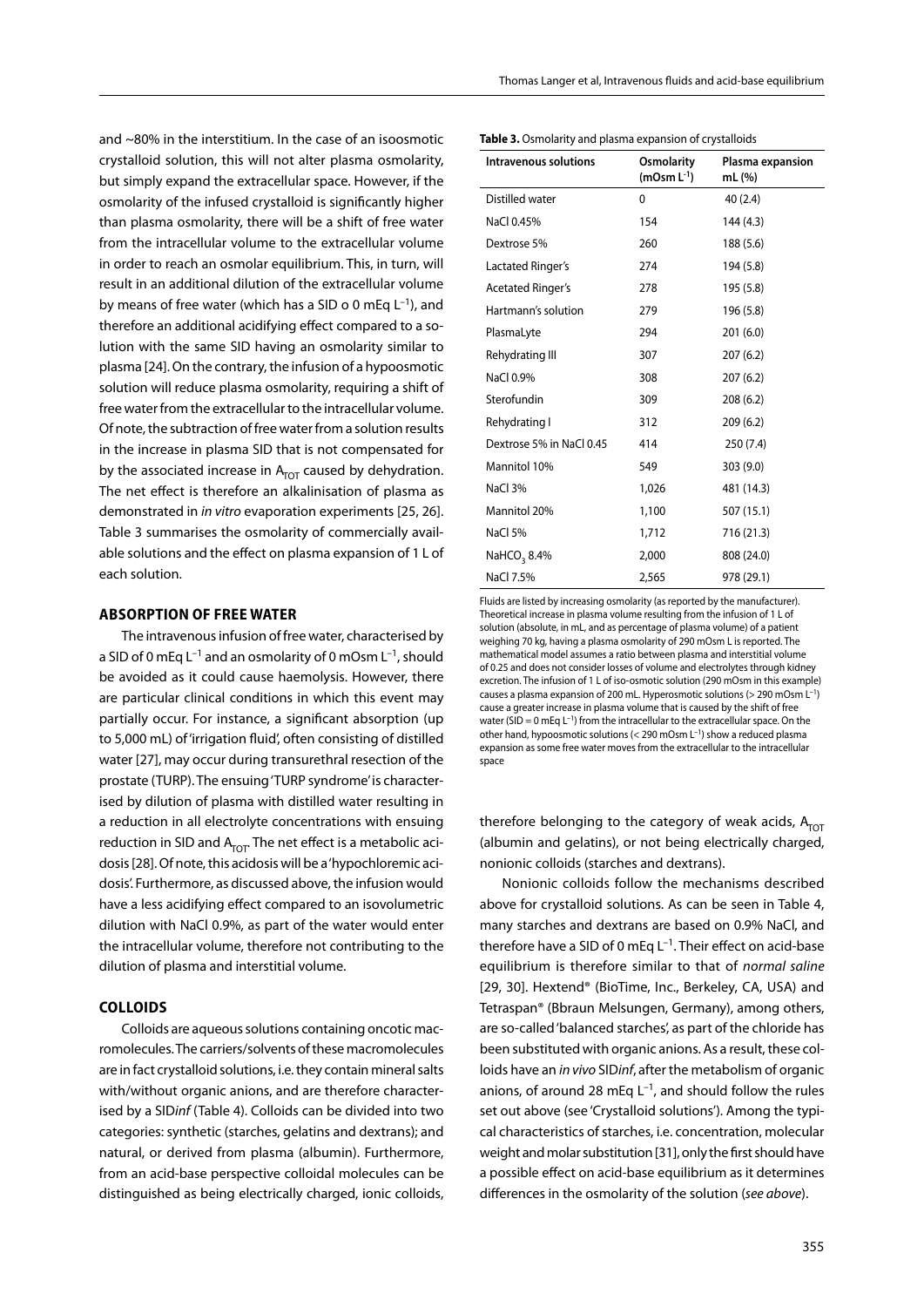|                                  | Gelatins<br>Albumin      |      |                              |                              |                          | <b>Dextrans</b>          |                          |                              |                          |                          |
|----------------------------------|--------------------------|------|------------------------------|------------------------------|--------------------------|--------------------------|--------------------------|------------------------------|--------------------------|--------------------------|
|                                  | 4%                       | 20%  | Haemaccel                    | Gelofusine                   | Isoplex                  | Gelaspan                 | Pentaspan                | Hextend                      | Tetraspan                | Dextran 70               |
| Albumin (g $L^{-1}$ )            | 40                       | 200  |                              | $\overline{\phantom{a}}$     |                          |                          |                          |                              |                          |                          |
| Gelatin (g $L^{-1}$ )            | $\overline{\phantom{a}}$ |      | 35 <sup>a</sup>              | 40 <sup>b</sup>              | 40 <sup>b</sup>          | 40 <sup>b</sup>          | ٠                        | $\overline{\phantom{a}}$     |                          |                          |
| HES $(g L^{-1})$                 |                          |      |                              | $\overline{a}$               |                          | $\overline{\phantom{a}}$ | 100                      | 60                           | 60                       |                          |
| Dextran $(qL^{-1})$              |                          |      |                              |                              |                          |                          |                          | $\overline{\phantom{a}}$     | $\overline{\phantom{a}}$ | 60                       |
| $Na^{+}$ (mEq $L^{-1}$ )         | 140                      | ~130 | 145                          | 154                          | 145                      | 151                      | 154                      | 143                          | 140                      | 154                      |
| $K^+$ (mEq $L^{-1}$ )            | $\overline{\phantom{a}}$ |      | 5.1                          | $\qquad \qquad \blacksquare$ | 4                        | 4                        | $\overline{a}$           | 3                            | 4                        | $\overline{\phantom{0}}$ |
| $Ca^{2+}$ (mEq $L^{-1}$ )        |                          |      | 12.5                         | $\overline{\phantom{a}}$     | $\overline{\phantom{a}}$ | $\overline{2}$           | $\overline{\phantom{a}}$ | 5                            | 5                        |                          |
| $Mg^{2+}$ (mEq L <sup>-1</sup> ) | ٠                        |      | $\overline{\phantom{a}}$     | $\overline{\phantom{a}}$     | 1.8                      | 2                        | $\overline{a}$           | 0.9                          | 2                        |                          |
| $Cl-$ (mEq $L-1$ )               | 128                      | 77   | 145                          | 120                          | 105                      | 103                      | 154                      | 124                          | 118                      | 154                      |
| Lactate (mEq $L^{-1}$ )          | $\overline{\phantom{a}}$ |      | $\qquad \qquad \blacksquare$ | $\overline{\phantom{a}}$     | 25                       | $\overline{\phantom{a}}$ |                          | 28                           |                          |                          |
| Malate (mEq $L^{-1}$ )           |                          |      |                              |                              |                          |                          |                          |                              | 5                        |                          |
| Acetate (mEq $L^{-1}$ )          |                          |      |                              |                              |                          | 24                       |                          | $\qquad \qquad \blacksquare$ | 24                       |                          |
| Octaonate (mEq L <sup>-1</sup> ) | 6.8                      | 16   |                              |                              |                          |                          |                          |                              |                          |                          |
| Acetyltriptophane                | $\mathbf 0$              | 16   | $\qquad \qquad \blacksquare$ | ٠                            |                          |                          |                          | $\overline{\phantom{a}}$     |                          |                          |
| $SID$ (mEq $L^{-1}$ )            | 12                       | ~53  | 17.6                         | 34                           | 45.8                     | 56                       | 0                        | 28                           | 29                       | 0                        |

**Table 4.** Composition of natural and synthetic colloid solutions

Characteristics of some colloid solutions frequently employed in clinical practice. Compositions are reported as declared by the manufacturer. Of note, electrolyte compositions of albumin-containing fluids differ between brands. Examples are reported in table: Albumin 4% refers to Albumin 4%, CSL Biotherapies, Australia; Albumin 20% to Uman Albumin 200 g L–1, Kedrion, Italy; Pentaspan to 10% Pentastarch, Bristol-Myers Squibb, USA; Dextran 70 to 6% Dextran 70 in 0.9%NaCl, Bbraun Melsungen, Germany. Other brands are reported in the main text. SID refers to SID after metabolism of organic anions (lactate, malate, acetate, octanoate); SID of albumin preparations is greater for higher albumin concentrations (20%) due to the increased amount of albumin and resulting increase in negative charges (A–). Gelatins are either (a) urealinked or (b) succynilated (the latter provide a greater amount of negative charges due to increased dissociation). Starches and dextrans are nonionic colloids, i.e. their molecules do not contain negative charges

Gelatins are proteins derived from thermal degradation of collagen derived from cattle bones [32]. Gelatins can be either small and globular polypeptide chains that are cross-linked by urea bridges and are characterised by less negative charges, urea-linked gelatins (Haemaccel, Hoechst, Australia), or characterised by long stretched polypeptide chains and an increased amount of negative charges created by succinylation, succinylated gelatins (Gelaspan and Gelofusine, Bbraun Melsungen AG, Germany; Isoplex, Beacon Pharmaceuticals, UK). Haemaccel and Gelofusine induce a metabolic acidosis similar to the one of 0.9% NaCl, but characterised by a significant increase in non-measured anions and therefore in Strong Ion Gap (SIG), which can be explained by the negative charges of the polygeline molecules [33, 34]. The effects of Isoplex and Gelaspan have not yet been directly verified. However, having an *in vivo* SID*inf*  deriving both from the metabolism of organic anions and gelatin's charges, these solutions should have a less acidifying effect compared to Gelofusine and Haemaccel.

Albumin contained in solutions is derived from human plasma. There are several commercially available preparations, mainly with albumin concentrations of 4% and 20% (examples are summarised in Table 4). Of note, the electrolyte composition of the solvent, and therefore its SID*inf,* differs considerably between different preparations,



**Figure 3.** Effect of injections of sodium bicarbonate and sodium chloride on end-tidal CO<sub>2</sub>. Breath by breath variations in end-tidal  $CO<sub>2</sub>$  (ETCO<sub>2</sub>) caused by the bolus injection of different amounts (0.2−0.5 mEq kg-1) of a molar sodium bicarbonate solution (8.4% NaHCO<sub>3</sub>) and by the bolus injection of 0.3 mEq of a molar solution of sodium chloride (5.84% NaCl). Symbols and error bars represent mean ± standard deviation. Original experimental data acquired on three healthy piglets (22  $\pm$  1 kg). Pigs were anaesthetised, paralysed and mechanically ventilated with tidal volume of 10 mL kg<sup>-1</sup> and respiratory rate of 15

probably due to differences in the preparation process. The acidifying effect of albumin-containing solutions having a low SID*inf* is easily understandable, as both the decrease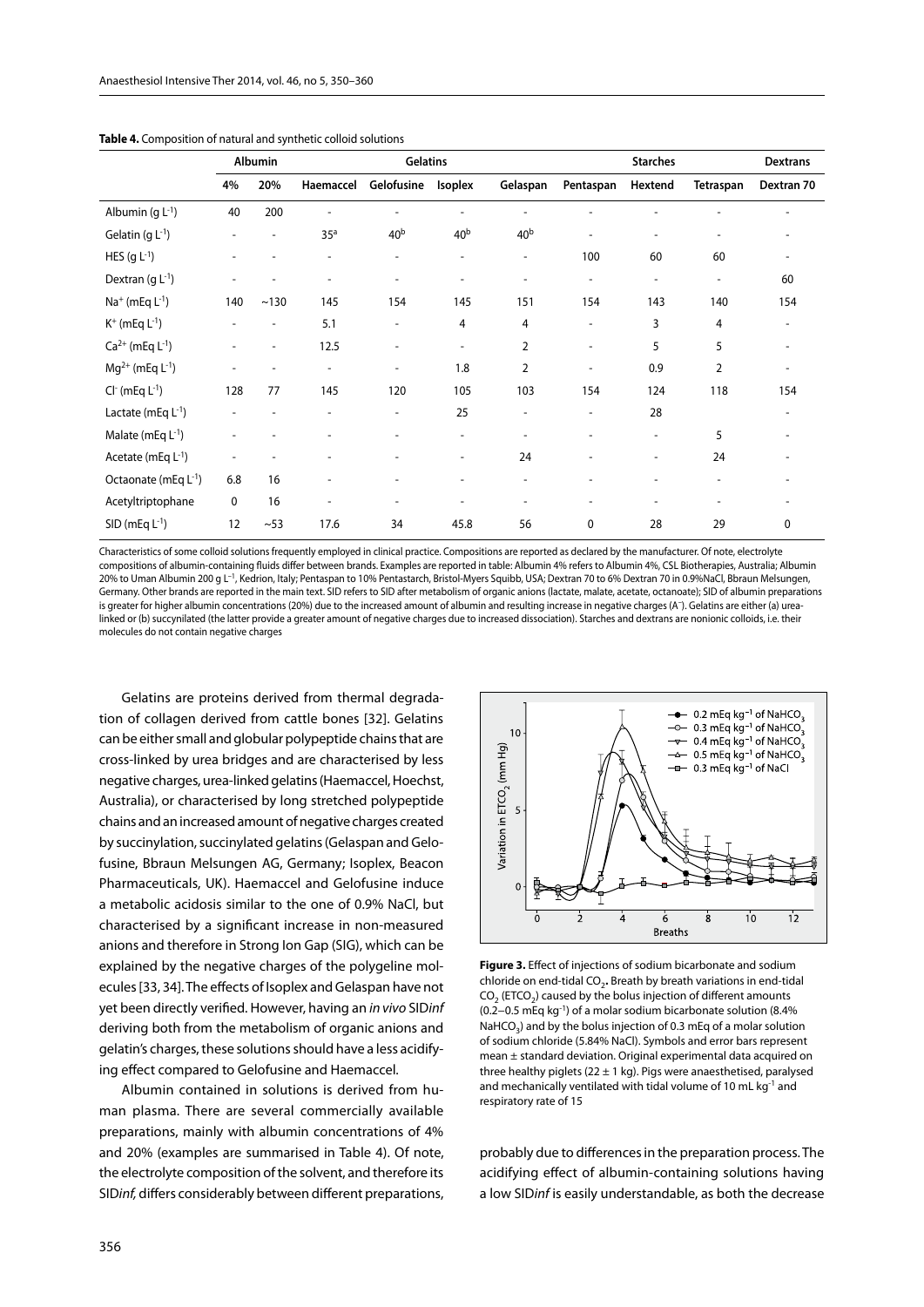in SID and the increase in  $A<sub>TOT</sub>$  decrease plasma pH [29, 30, 34, 35] and have been found to be similar to that of normal saline [34].

### **BUFFER SOLUTIONS OR ALKALISING AGENTS**

# *Sodium bicarbonate (IUPAC name: Sodium hydrogen carbonate)*

A molar solution of sodium bicarbonate  $(8.4\%$  NaHCO<sub>3</sub>) falls, strictly speaking, into the category of crystalloids. It is, however, a very particular crystalloid because it: (i) contains a high concentration of sodium (1,000 mEq  $L^{-1}$  of Na<sup>+</sup>, calculated osmolarity 2,000 mOsm  $L^{-1}$ ); and (ii) contains a high concentration of weak anions (1,000 mEq  $L^{-1}$  of HCO3 –), and therefore has, both *in vivo* and *in vitro*, a SID of 1,000 mEq  $L^{-1}$ . For this reason, sodium bicarbonate is often called a 'buffer' or 'alkalinising agent'. Its use to correct pH in a case of metabolic acidosis is very controversial and still debated [36].

When a sodium bicarbonate solution is infused intravenously, a rapid increase in expired  $CO<sub>2</sub>$  is observed (Fig. 3). Being the amount of free H $^{\mathrm{+}}$  buffered by HCO $_3^{-}$  negligible at pH ranges of human plasma, a plausible explanation for the observed phenomenon is the following: the infused sodium ions increase plasma SID inducing a shift of plasma pH toward an alkalosis. Being the amount of dissociated non-carbonic weak acids pH dependent (see equation 1), the increased pH favours the dissociation of non-carbonic buffers. The equilibrium of equation 2 is therefore pushed to the right.

$$
[A] = [Alb] \times (pH \times 0, 1204 - 0, 625) + [Pi] \times
$$
  
 
$$
\times (pH \times 0, 309 - 0, 469)
$$
 Eq. 1

where [A- ] is the dissociated, electrically charged part of 'non carbonic buffers' and is expressed in mEq  $L^{-1}$ , [Alb] is the plasmatic concentration of albumin expressed in  $g L^{-1}$ , [P*i*] is the plasmatic concentration of phosphates expressed in mmol  $L^{-1}$ , and pH denotes arterial pH.

$$
[AH] \rightleftarrows [A] + [H^+] \qquad \qquad Eq. 2
$$

where AH is the non dissociated part of 'non carbonic buffers'.

The released hydrogen ions react with bicarbonate ions, transiently forming carbonic acid and finally separating into H<sub>2</sub>O and CO<sub>2</sub> (Equation 3).

$$
HCO_3^- + H^+ \rightleftarrows H_2CO_3 \rightleftarrows H_2O + CO_2
$$
 Eq. 3

These mechanisms explain why a lower concentration of albumin, i.e. the major component of  $A<sub>TOT</sub>$  is associated with a lower amount of exhaled  $CO<sub>2</sub>$  during a sodium bicarbonate load (and *vice versa*) [37]. Furthermore, the increase in CO<sub>2</sub> and its entrance into the cells is considered responsible for the 'paradoxical' intracellular acidosis that has been observed during sodium bicarbonate infusion [38]. Finally, we need to keep in mind that, even though most of the  $CO<sub>2</sub>$  is retained in the organism, the alkalinising effect of sodium bicarbonate is complete only once the produced  $CO<sub>2</sub>$  has been eliminated through alveolar ventilation. For this reason, sodium bicarbonate should probably not be employed to correct respiratory acidosis, a condition in which alveolar ventilation is impaired.

#### *Tris-Hydroxymethyl Aminomethane (THAM)*

In an attempt to overcome these limitations, Tris-Hydroxymethyl Aminomethane (THAM) has been developed [39]. THAM is an uncharged molecule, an amino alcohol that can be defined, according to Stewart's parlance, as an '*add-on weak base'*. Indeed, THAM can become a cation by binding to H<sup>+</sup> (Equation 4) and is sometimes referred to as a weak base, or ' $B_{TOT}$ ' (in contrast to weak acids,  $A_{TOT}$ ) [40].

$$
THAM-NH_2 + H^+ \rightleftarrows THAM-NH_3^+
$$
 Eq. 4

The positively charged protonated form of THAM can be quantitatively relevant and, in fact, increases the column of cations in the gamblegram (see Fig. 1). To ensure electrical neutrality, an equal amount of negative charges will be needed. These anions will derive from the dissociation of AH to  $A^-$  (Equation 2) and from the hydration of CO<sub>2</sub> to form  $HCO^{-1}_3$  (Equation 3). For the latter aspect, and unlike sodium bicarbonate, THAM is  $CO<sub>2</sub>$  consuming and can therefore cause intracellular hypocapnic alkalosis [41]. Once protonated, THAM is excreted in the urine with either chloride or  $HCO_3^-$  as accompanying anions.

## **BLOOD COMPONENTS** *Fresh frozen plasma*

Fresh frozen plasma (FFP) is characterised by high sodium (~170 mEq  $L^{-1}$ ), low chloride (~70 mEq  $L^{-1}$ ) and a consequent high SID ( $\sim$ 100 mEq L<sup>-1</sup>) [42]. Furthermore, FFP has an almost normal albumin concentration, a higher than normal phosphate concentration, and a calculated osmolarity of approximately 370 mOsm L<sup>-1</sup> (Table 5).

These characteristics can be explained by the way blood components are processed. In our institution, whole blood  $(450 \text{ mL}^{-1})$  is collected in a bag containing citrate, phosphate and dextrose (CPD, 63 mL). Citrate is added in the form of trisodium citrate for its anticoagulant effect, phosphate as sodium dihydrogen phosphate as a buffer, to stabilise the solution's pH, and dextrose as a substrate for cellular metabolism. As sodium citrate does not enter red blood cells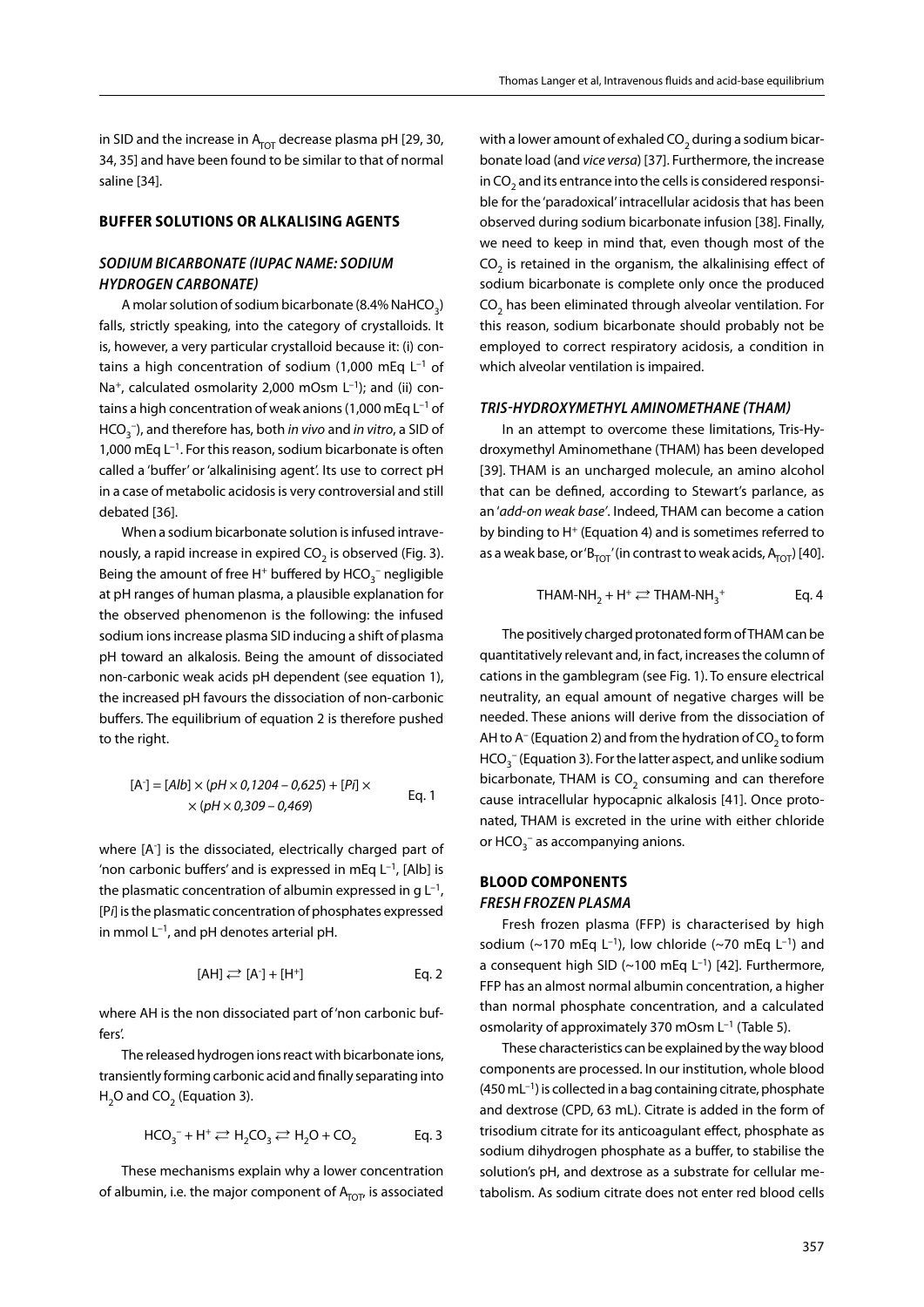| Fresh frozen plasma<br>$(n = 8)$ | <b>Packed RBCs</b><br>$(n = 4)$ | <b>Platelets</b><br>$(n = 5)$ |
|----------------------------------|---------------------------------|-------------------------------|
| $170 \pm 1.4$                    | $119 \pm 4$                     | $172 \pm 1.8$                 |
| $3.3 \pm 0.2$                    | $45 \pm 6$                      | $1.7 \pm 0.1$                 |
| $7.1 \pm 1.3$                    | $1.2 \pm 0.2$                   | $3.3 \pm 0.1$                 |
| $1.2 \pm 0.4$                    | $0.3 \pm 0.1$                   | $0.6 \pm 0.0$                 |
| $73 \pm 2$                       | $100 \pm 3$                     | $91 \pm 1$                    |
| $1.6 \pm 0.5$                    | $25.8 \pm 3.0$                  | $4.0 \pm 0.4$                 |
| $370 \pm 11$                     | $323 \pm 50$                    | $144 \pm 6$                   |
| $367 \pm 3$                      | $346 \pm 3$                     | $356 \pm 4$                   |
| $37 \pm 2$                       | $0 \pm 0$ <sup>c</sup>          | $14 \pm 1$                    |
| $10.6 \pm 0.3$                   | $13.3 \pm 1.9$                  | $5.4 \pm 0.2$                 |
| $0 \pm 0$                        | $0.07 \pm 0.02$                 | $0 \pm 0$                     |
| $100.0 \pm 1.7$                  | $38.3 \pm 2.3$                  | $79.1 \pm 1.2$                |
| $252 \pm 18$                     | $300 \pm 19$                    | $429 \pm 21$                  |
|                                  |                                 |                               |

| Table 5. Characteristics of blood components |  |  |
|----------------------------------------------|--|--|
|----------------------------------------------|--|--|

Characteristics of blood components of our institution:  $Ca2<sup>+</sup>$  represents total calcium; free calcium is undetectable due to citrate addition; Osmolarity represents theoretical osmolarity calculated as (Na<sup>+</sup> + K<sup>+</sup>) X 2 + Glucose, where Na<sup>+</sup> and K<sup>+</sup> are expressed in mEq L<sup>-1</sup> and glucose in mmol L<sup>-1</sup>; Albumin concentration in packed RBCs is below the detection limit of 5 g L<sup>-1</sup>

[43] most of the CPD solution is found in FFP, explaining the higher than normal sodium concentration and resulting in a theoretical citrate concentration of between 50 and 60 mEq  $L^{-1}$ . Chloride concentration is lower than normal, principally due to the dilution with chloride-free CPD.

Despite a probable increase in  $A<sub>TOT</sub>$  caused by the infusion of an albumin containing phosphate-rich solution, the net effect on plasma acid-base equilibrium is a metabolic alkalosis due to the high SID of FFP, once citrate is metabolised [44].

#### *Packed red blood cells (RBCs)*

Once the supernatant fraction of whole blood is removed, concentrated erythrocytes and buffy coat (platelets) are left over. In our institution, RBCs, once separated, are mixed with a 100 mL solution containing NaCl 0.9%, adenine, glucose and mannitol (SAGM) in order to increase their possible storage time. The resulting electrolyte composition is shown in Table 5. As can be noted, the sodium concentration of the extracellular volume is rather low  $(-120 \text{ m} \text{Ea} \text{L}^{-1})$ despite the addition of 100 mL of 0.9% NaCl. On the other hand, potassium concentration is very high (~40 mEq  $L^{-1}$ ).

This extremely unphysiological electrolyte composition is caused by a temperature-dependent reduced activity of the Na+/K+ pumps of red cell membranes [45], which results in an inward shift of sodium and an outward shift of potassium [46]. Indeed, packed RBCs are stored at 4°C. Also the lower than expected chloride concentrations ( $\sim$ 100 mEq L<sup>-1</sup>) can probably be explained by an electrolyte shift between extracellular and intracellular volume [47]. Finally, the high lactate concentration ( $\sim$ 25 mEq L<sup>-1</sup>) can be attributed to red cell metabolism. Of note, the degree of these electrolyte

derangements is very variable and is correlated with storage time [46,48].

It is very likely that the electrolyte concentrations measured at 4°C (Table 5) differ significantly from the actual electrolyte composition once packed RBCs are heated to 37°C, i.e. once the Na+/K+ pump activity is restored. It is therefore quite difficult to predict plasma acid-base variations of packed RBCs transfusion basing the assumptions on electrolyte concentrations measured at storage temperature. For instance, a recent paper evaluated, in a cohort of critically ill patients, the acid-base effect of RBCs transfusions and found no change in pH and a slight increase in potassium, lactate and sodium [48]. Finally, it is worth underlining that, due to the high haematocrit of packed RBCs (~60%), the amount of extracellular fluid is limited and the resulting dilutional effect on the patient's plasma is reduced.

## *Platelets*

At our institution, platelet pools are derived from buffy coats of five donors which are subsequently diluted in 300 mL of a specific medium composed of sodium citrate, sodium acetate and sodium chloride. Similarly to FFP, the volume of platelet pools is almost completely extracellular and is composed of a mixture of plasma and preservation solution. The resulting solution has high sodium, low chloride and high SID (~80 mEq  $L^{-1}$ ), once organic anions are metabolised by cellular metabolism (Table 5). Furthermore, the solution has a low concentration of albumin and phosphates, resulting in a low  $A<sub>TOT</sub>$  concentration. Although direct experimental data is lacking, it is conceivable that the infusion of platelet pools induces a shift of plasma pH toward al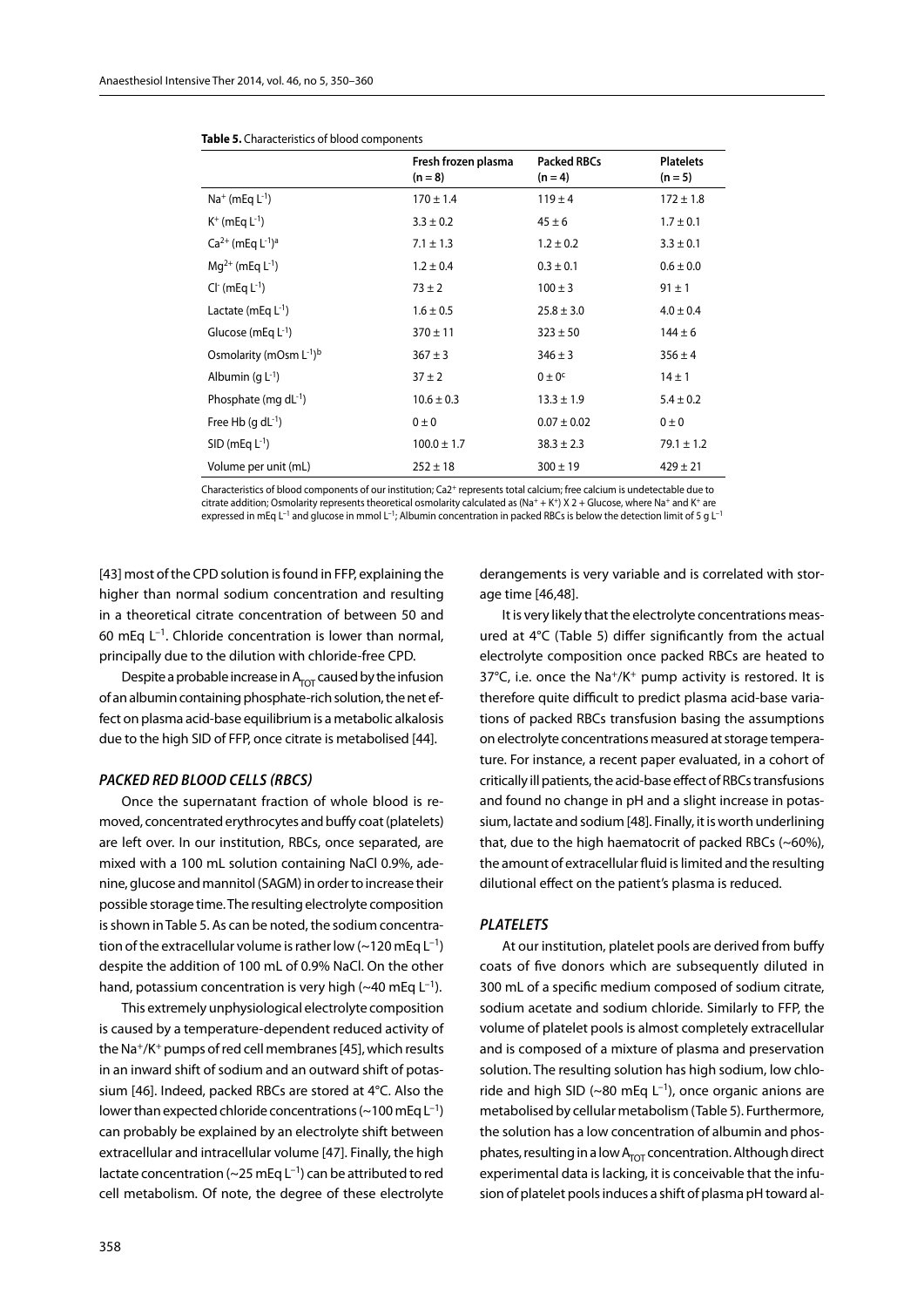kalosis. These effects are, however, rather theoretical, as the volume infused with platelet pools is usually very limited.

## **Conclusions and clinical relevance**

Misinterpreting post-operative 0.9% NaCl-induced hyperchloremic acidosis for hypoperfusion and hypovolemia could have the straightforward drawback of additional fluid therapy with potential fluid overload, therefore adding iatrogenic harm to the acidosis which is already caused by medical intervention. This simple example underlines the importance of (i) choosing the right intravenous fluid and (ii) being aware of acid-base derangements induced by intravenous fluid therapy. Indeed, knowledge of the composition of the intravenous fluids we prescribe is fundamental, similarly to every other type of intravenous drug. The combination of this information with the application of simple physicochemical rules best described by Stewart's approach is crucial to understanding and predicting changes of acid-base equilibrium induced by fluid therapy, reducing the risk of iatrogenic acid-base derangements.

#### **Acknowledgements**

The authors are grateful to Vittorio Scaravilli from the Dipartimento di Scienze della Salute, Università di Milano-Bicocca, Monza, Italy for useful discussions on the metabolism of organic anions; to Noemi Greppi of the Department of Transfusion Medicine of our institution, for providing blood components for analysis and information about whole blood processing; and to Rita Maiavacca and her colleagues at the Clinical Chemistry Laboratory of our institution for their help and support with laboratory tests.

#### **References:**

- 1. *Cosnett JE:* The origins of intravenous fluid therapy. Lancet 1989; 1: 768−771.
- 2. *Foex BA:* How the cholera epidemic of 1831 resulted in a new technique for fluid resuscitation. Emerg Med J 2003; 20: 316−318.
- 3. *Awad S, Allison SP, Lobo DN:* The history of 0.9% saline. Clin Nutr 2008; 27: 179−188.
- 4. *Shires GT, Holman J:* Dilution acidosis. Ann Intern Med 1948; 28: 557−559.
- 5. *Fencl V, Leith DE:* Stewart's quantitative acid-base chemistry: applications in biology and medicine. Respir Physiol 1993; 91: 1−16.
- 6. *Stewart PA:* Modern quantitative acid-base chemistry. Can J Physiol Pharmacol 1983; 61: 1444−1461.
- 7. *Gattinoni L, Carlesso E, Maiocchi G et al:* Dilutional acidosis: where do the protons come from? Intensive Care Med 2009; 35: 2033−2043.
- 8. *Goodkin DA, Raja RM, Saven A:* Dilutional acidosis. South Med J 1990; 83: 354−355.
- 9. *Mathes DD, Morell RC, Rohr MS:* Dilutional acidosis: is it a real clinical entity? Anesthesiology 1997; 86: 501−503.
- 10. *Scheingraber S, Rehm M, Sehmisch C et al:* Rapid saline infusion produces hyperchloremic acidosis in patients undergoing gynecologic surgery. Anesthesiology 1999; 90: 1265−1270.
- 11. *Morgan TJ, Venkatesh B, Hall J:* Crystalloid strong ion difference determines metabolic acid-base change during *in vitro* hemodilution. Crit Care Med 2002; 30: 157−160.
- 12. *Morgan TJ, Venkatesh B, Hall J:* Crystalloid strong ion difference determines metabolic acid-base change during acute normovolaemic haemodilution. Intensive Care Med 2004; 30: 1432−1437.
- 13. *Morgan TJ, Power G, Venkatesh B et al:* Acid-base effects of a bicarbonate- -balanced priming fluid during cardiopulmonary bypass: comparison with Plasma-Lyte 148. A randomised single-blinded study. Anaesth Intensive Care 2008; 36: 822−829.
- 14. *Carlesso E, Maiocchi G, Tallarini F et al:* The rule regulating pH changes during crystalloid infusion. Intensive Care Med 2011; 37: 461−468.
- 15. *Langer T, Carlesso E, Protti A et al: In vivo* conditioning of acid-base equilibrium by crystalloid solutions: an experimental study on pigs. Intensive Care Med 2012; 38: 686−693.
- 16. *Caironi P, Langer T, Taccone P et al:* Kidney instant monitoring K.IN.G.: a new analyser to monitor kidney function. Minerva Anestesiol 2010; 76: 316−324.
- 17. *Gattinoni L, Carlesso E, Cadringher P et al:* Strong ion difference in urine: new perspectives in acid-base assessment. Crit Care 2006; 10: 137.
- 18. *Guidet B, Soni N, Della RG et al:* A balanced view of balanced solutions. Crit Care 2010; 14: 325.
- 19. *Yunos NM, Bellomo R, Hegarty C et al:* Association between a chloride- -liberal vs chloride-restrictive intravenous fluid administration strategy and kidney injury in critically ill adults. JAMA 2012; 308: 1566−1572.
- 20. *Morgan TJ:* The meaning of acid-base abnormalities in the intensive care unit: part III — effects of fluid administration. Crit Care 2005; 9: 204−211.
- 21. *Levraut J, Ichai C, Petit I et al:* Low exogenous lactate clearance as an early predictor of mortality in normolactatemic critically ill septic patients. Crit Care Med 2003; 31: 705−710.
- 22. *Revelly JP, Tappy L, Martinez A et al:* Lactate and glucose metabolism in severe sepsis and cardiogenic shock. Crit Care Med 2005; 33: 2235−2240.
- 23. *Smyth DH:* The rate and site of acetate metabolism in the body. J Physiol 1947; 105: 299−315.
- 24. *Makoff DL, Da Silva JA, Rosenbaum BJ et al:* Hypertonic expansion: acid- -base and electrolyte changes. Am J Physiol 1970; 218: 1201−1207.
- 25. *Haskins SC, Hopper K, Rezende ML:* The acid-base impact of free water removal from, and addition to, plasma. J Lab Clin Med 2006; 147: 114−120.
- 26. *Lindner G, Doberer D, Schwarz C et al:* Evaporation of free water causes concentrational alkalosis in vitro. Wien Klin Wochenschr 2014; 126: 201−207.
- 27. *Akan H, Sargin S, Dalva I et al:* Effects of distilled water and mixture of sorbitol−mannitol irrigation fluids on fluid-electrolyte balance in patients undergoing transurethral prostatectomy. Int Urol Nephrol 1997; 29: 575−580.
- 28. *Scheingraber S, Heitmann L, Weber W et al:* Are there acid base changes during transurethral resection of the prostate TURP? Anesth Analg 2000; 90: 946−950.
- 29. *Rehm M, Orth V, Scheingraber S et al:* Acid-base changes caused by 5% albumin versus 6% hydroxyethyl starch solution in patients undergoing acute normovolemic hemodilution: a randomized prospective study. Anesthesiology 2000; 93: 1174−1183.
- 30. *Waters JH, Bernstein CA:* Dilutional acidosis following hetastarch or albumin in healthy volunteers. Anesthesiology 2000; 93: 1184−1187.
- 31. *Westphal M, James MF, Kozek-Langenecker S et al:* Hydroxyethyl starches: different products — different effects. Anesthesiology 2009; 111: 187−202.
- 32. *Myburgh JA, Mythen MG:* Resuscitation fluids. N Engl J Med 2013; 369: 1243−1251.
- 33. *Hayhoe M, Bellomo R, Liu G et al:* The aetiology and pathogenesis of cardiopulmonary bypass-associated metabolic acidosis using polygeline pump prime. Intensive Care Med 1999; 25: 680−685.
- 34. *Morgan TJ, Vellaichamy M, Cowley DM et al:* Equivalent metabolic acidosis with four colloids and saline on ex vivo haemodilution. Anaesth Intensive Care 2009; 37: 407−414.
- 35. *Bihari S, Prakash S, Bersten AD:* Early changes in serum electrolytes and acid-base status with administration of 4% albumin. Intensive Care Med 2014; 40: 1392−1393.
- 36. *Forsythe SM, Schmidt GA:* Sodium bicarbonate for the treatment of lactic acidosis. Chest 2000; 117: 260−267.
- 37. Levraut J, Garcia P, Giunti C et al: The increase in CO<sub>2</sub> production induced by NaHCO<sub>3</sub> depends on blood albumin and hemoglobin concentrations. Intensive Care Med 2000; 26: 558−564.
- 38. *Levraut J, Labib Y, Chave S et al:* Effect of sodium bicarbonate on intracellular pH under different buffering conditions. Kidney Int 1996; 49: 1262−1267.
- 39. *Kallet RH, Jasmer RM, Luce JM et al:* The treatment of acidosis in acute lung injury with tris-hydroxymethyl aminomethane THAM. Am J Respir Crit Care Med 2000; 161: 1149−1153.